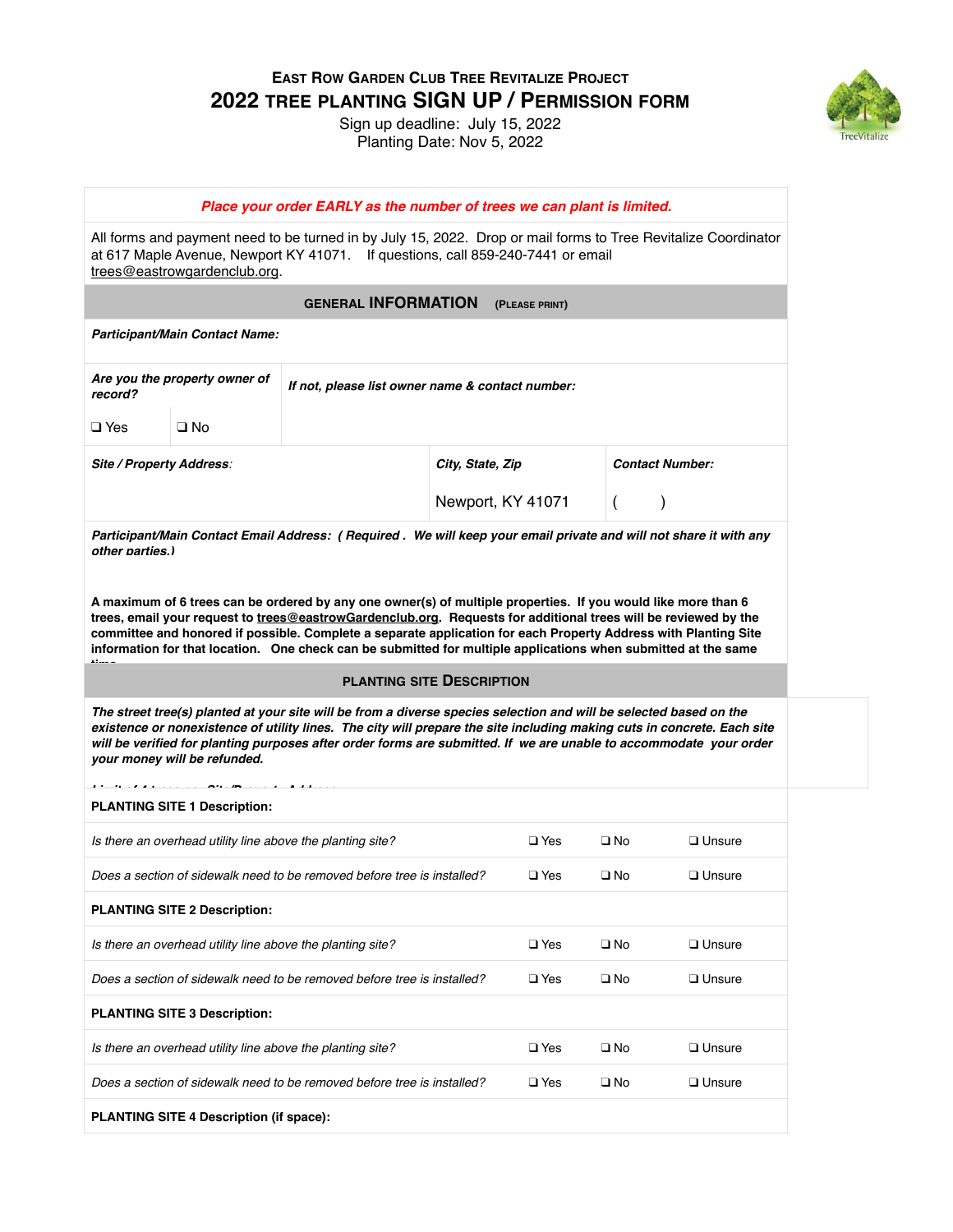|                                                                         | Is there an overhead utility line above the planting site? | $\Box$ Yes                | $\square$ No     | $\Box$ Unsure |
|-------------------------------------------------------------------------|------------------------------------------------------------|---------------------------|------------------|---------------|
| Does a section of sidewalk need to be removed before tree is installed? |                                                            |                           | $\Box$ No        | $\Box$ Unsure |
|                                                                         |                                                            |                           |                  |               |
|                                                                         |                                                            |                           |                  |               |
|                                                                         |                                                            | <b>PRICING</b>            |                  |               |
| Make checks out to<br><b>Fast Row Garden Club</b>                       | Number of Trees                                            | Participant Cost per Tree | <b>Total Due</b> |               |
|                                                                         | x                                                          | \$50.00<br>$=$            | \$               |               |

## **PLANTING VOLUNTEERS**

Property owners are urged to volunteer. This is a completely volunteer effort and we need your help. Volunteers will be assigned *to planting teams of 4-5 people. The rain or shine planting date is Saturday November 5,, 2022 starting at 8:30am. .* 

| I/we will volunteer.                                                                                                                                                                                                                                                                                                                                                                                                                                                                                           | $\Box$ Yes                               | $\square$ No | $\Box$ Unsure |
|----------------------------------------------------------------------------------------------------------------------------------------------------------------------------------------------------------------------------------------------------------------------------------------------------------------------------------------------------------------------------------------------------------------------------------------------------------------------------------------------------------------|------------------------------------------|--------------|---------------|
| Place me/us on a planting team.<br>If you are unable to do the actual planting work because of physical limitations,<br>we can still use your help with logistics, morning refreshments and other<br>organizational help<br>am unable to help plant. I will volunteer to provide other support in other<br>ways.<br>Children of all ages are welcome and encouraged to attend.<br>More information and details will be provided later in the summer after we get a sense<br>of how many trees will be planted. | Number of Adults:<br>Number of Children: |              |               |
|                                                                                                                                                                                                                                                                                                                                                                                                                                                                                                                |                                          |              |               |

## **AGREEMENT AND PERMISSION**

Each property owner must provide a signature giving permission for this planting.

By signing, I/we agree to the following:

- I/we give the East Row Tree Revitalize/Garden Club group and the City of Newport permission to plant a tree in front of my house at the location noted above.
- I/we recognize that I/we are responsible for caring for my/our new tree(s) after planting in November. This includes frequent watering over the coming years. Detailed instructions will be provided to me after planting. The selected trees are purchased in bulk and not are guaranteed by the nursery or East Row Garden Club Tree Revitalize of Newport.